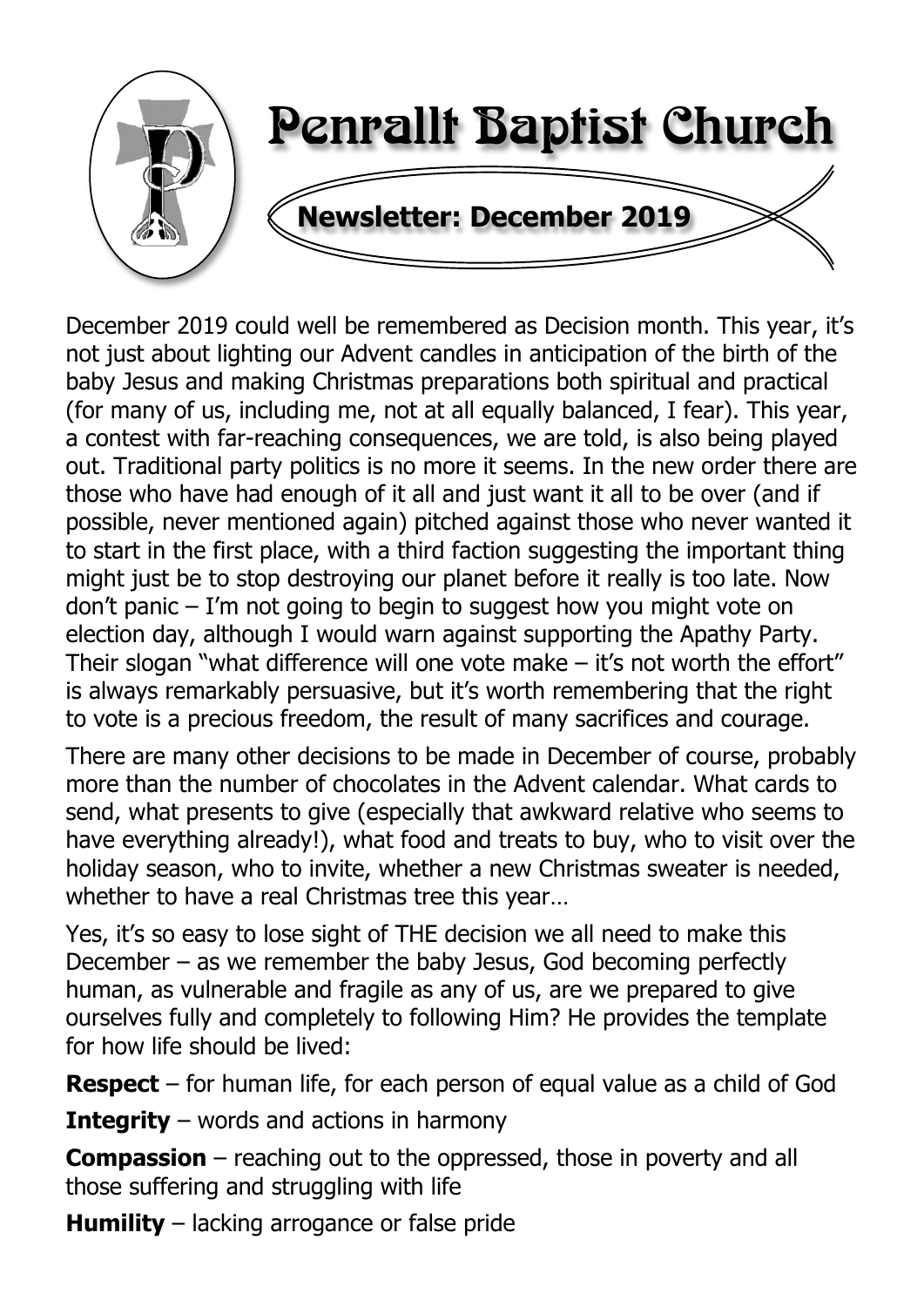Wouldn't it be amazing if our politicians, of whatever political persuasion, showed such qualities? Perhaps it would counter the lack of trust in politicians that has grown so much recently. It's certainly something we can pray for in the days and months ahead. But perhaps we should also remember the old adage: we get the politicians we deserve. We could certainly use more respect, integrity, compassion and humility these days – on social media, in our schools and colleges, in our workplaces and communities and throughout society. Jesus isn't concerned with majorities and winning seats, but rather that each and every one of us comes to know Him. For Him, each one of us makes a difference – He is after all the shepherd who looks for and rescues the one lost sheep from the flock – each of us worth becoming human for, worth dying for. Change is in each of our hands (and hearts) when we accept the welcome He extends individually to us. That's something to think about in this month of decisions.

Bob Woods

#### **Mince Pies**

For our nativity service and carol service on 15th December we will be serving mince pies. If you would like to donate some, please bring them on Sunday 8th December or drop them off to the office during the week leading up to the 15<sup>th</sup>, or on the day itself.

Any mince pies left after these events will be used for the evening service on 22<sup>nd</sup> December (though a small number might go to sustain our church administrator during the week!)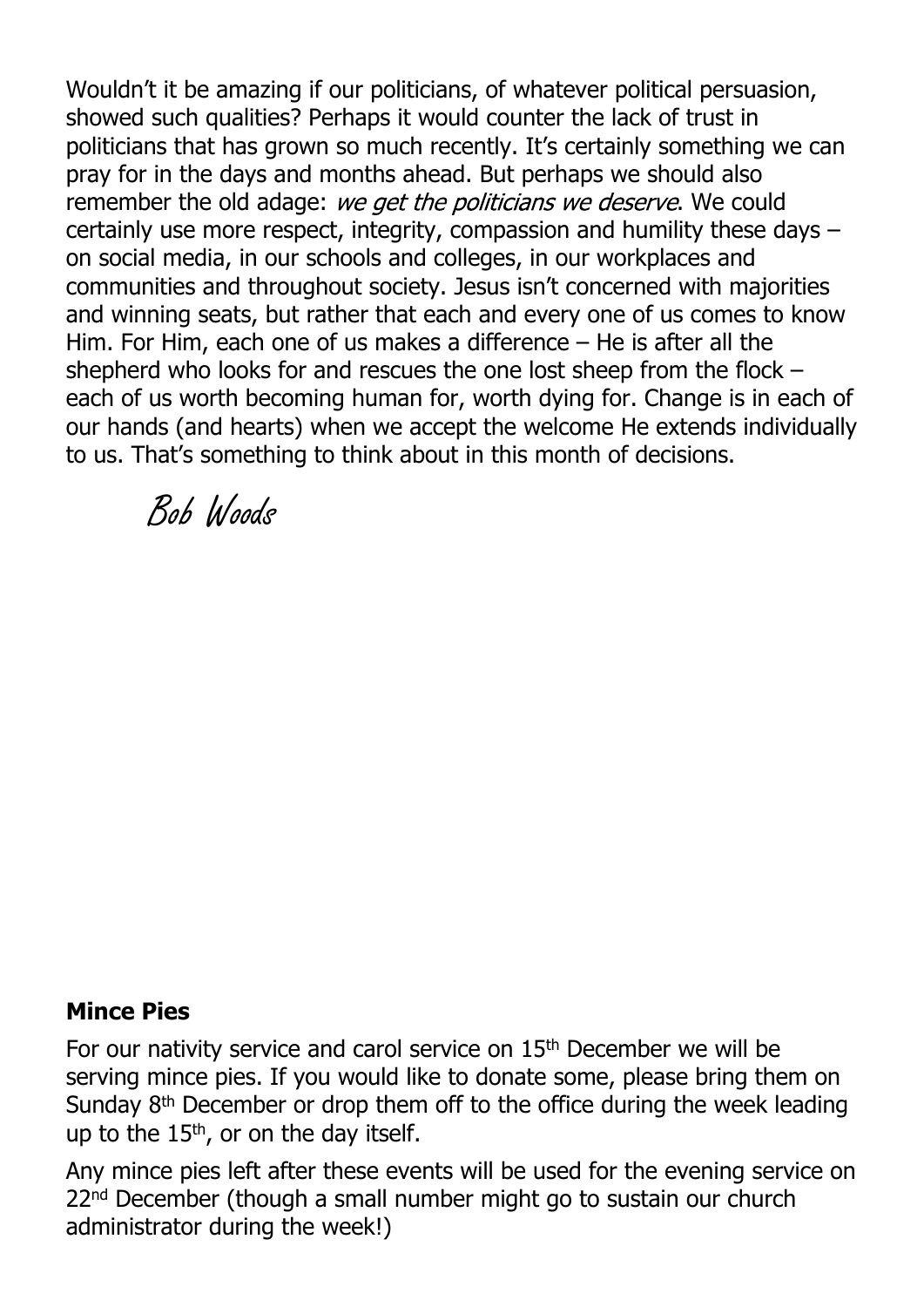# **Services This Month**

|                          | 1 <sup>st</sup> December (Advent Sunday)                                                 |                |  |  |
|--------------------------|------------------------------------------------------------------------------------------|----------------|--|--|
|                          | John 6:60-71<br>10:30am To Whom Shall We Go?<br>Preacher: John Thompson                  |                |  |  |
| 6:00 <sub>pm</sub>       | <b>Communion Service</b><br><b>The Missing Link</b><br>Preacher: Magnus Forrester-Barker | Matthew 1:1-17 |  |  |
| 8 <sup>th</sup> December |                                                                                          |                |  |  |

- 10:30am BMS World Mission service on the theme of South Sudan's Conflict Survivors, led by Sarah Jackson
- 6:00pm **The Old Testament Scriptures foretell the Coming of the** Luke 24:25-44 **Messiah** Preacher: Roger Borlace

#### **15th December**

- 10:30am **Sunday School nativity service**
- 6:00pm **Carol Service**

#### **22nd December**

10:30am **Forgive & be Forgiven**

**Ephesians 4:29-5:2** 

- 6:00pm **Music, musings and (maybe) mince pies** An informal evening service in the rear hall, featuring some carols you might not know, led by Magnus Forrester-Barker.
- **25th December** (Christmas Day)
- 10:30am Christmas morning service led by Adrienne Ferrada. The offering this morning will be donated to *Digartref* (please ask Julia Morgan for more details).

#### **29th December**

10:30am Communion Service **Faith and understanding for the coming year** Preacher: Andrew March

There will be no evening service tonight.

John Thompson is the pastor of Llanelwy Community Church and is our moderator during our current pastoral vacancy. The other speakers are all members of Penrallt.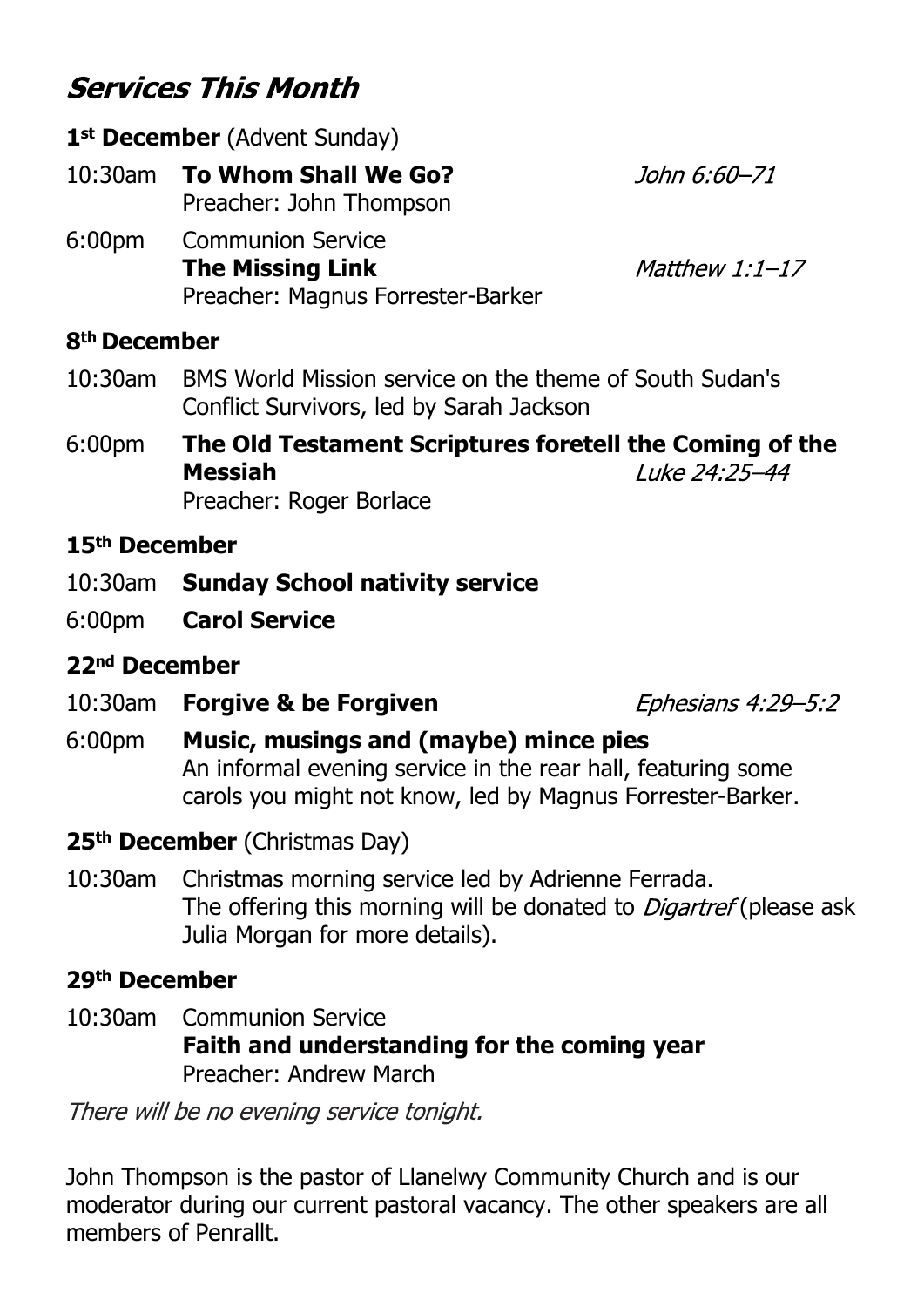## **Dates for Your Diary in December**

| <b>Saturdays</b>    | 8:30am             | Prayer meeting in the Twrgwyn Room.                                                                                        |
|---------------------|--------------------|----------------------------------------------------------------------------------------------------------------------------|
| <b>Wednesday 4</b>  | 10:30am            | Men's prayer meeting followed by coffee.                                                                                   |
| <b>Friday 6</b>     | 7pm                | Make Way for Christmas $-$ free performance<br>at St John's Methodist Church (also on<br>Saturday 7 <sup>th</sup> at 6pm!) |
| <b>Sunday 8</b>     | 2:15 <sub>pm</sub> | Service at Haulfre.                                                                                                        |
| <b>Wednesday 11</b> | 7:30 <sub>pm</sub> | Monthly prayer meeting in the chapel.                                                                                      |
| <b>Friday 13</b>    | 6pm                | Cytûn carol singing at Morrisons.                                                                                          |
| <b>Monday 16</b>    | 10:30am            | Church Walk at Llanddona beach.                                                                                            |

Please see later in this newsletter for more about some of these events.

**Children's Birthdays in December** 

23rd: Finley Lemon

## **Christmas Cards and stamps**

For your cards to the rest of the Penrallt fellowship, please consider sending just one card to the entire church instead of giving individual cards (and risk missing someone!) and donating the money saved to BMS World Mission. There will be space on the board for your cards and an envelope for you to leave your donation. The board should be available to use from Sunday 8th December.

BMS World Mission can also raise funds from the sale of used postage stamps (as well as coins, medals, & other collectibles). Please trim stamps leaving about a ¼ inch border. Packets of stamps may be left in the church office, clearly marked "Stamps for BMS".

#### Deadline for next month's newsletter: Sunday 15th December

Please send information to Magnus (office@penrallt.org: 01248 353355). All notices (including alterations to standing information) should be submitted in writing (preferably by email) as early as possible.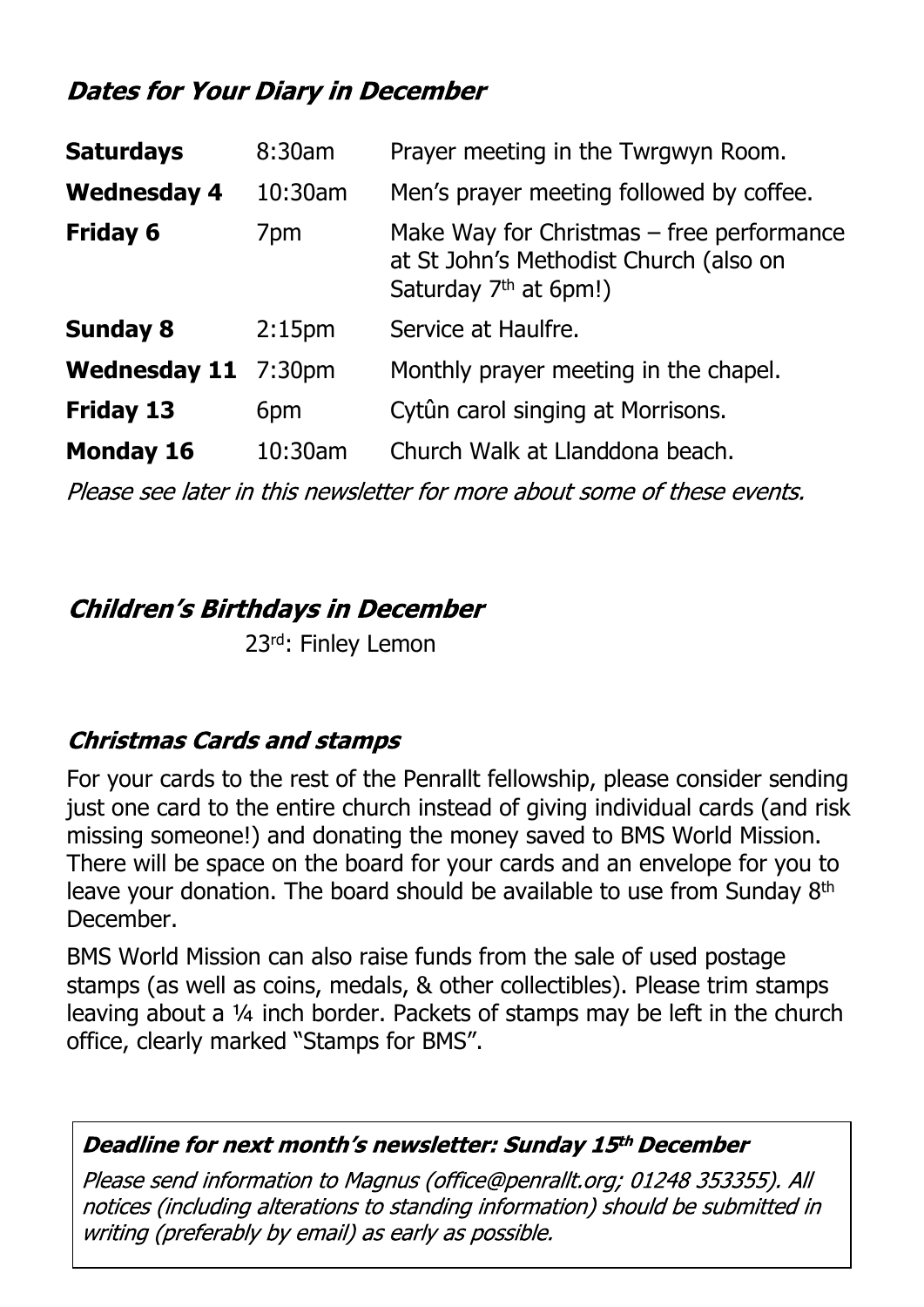## **Homegroups**

Many of our folk meet in small groups during the week for Bible study, prayer and fellowship. We encourage you to join one of these groups if you are able to. NB groups do not meet every week - please check with the named contact. All landline numbers below have the 01248 area code.

| <b>Day</b> | <b>Time</b>        | <b>Group Name</b>             | <b>Contacts</b>                                     |
|------------|--------------------|-------------------------------|-----------------------------------------------------|
| <b>Mon</b> | 7:00 <sub>pm</sub> | <b>Delta</b>                  | Brian Wheatcroft (602516)<br>Pat MacKenzie (670948) |
| <b>Mon</b> | $7:45 - 9$ pm      | <b>Rhiwlas</b>                | Wendy & Andy Lemon<br>(353743)                      |
| <b>Tue</b> | 10 <sub>am</sub>   | Nilgiri                       | Joan Beer (353874)                                  |
| <b>Tue</b> | 7:30 <sub>pm</sub> | Penlon                        | Sarah Jackson (714799)                              |
| <b>Tue</b> | 7:30pm             | Tyddyn Isaf<br>(Menai Bridge) | <b>Magnus Forrester-Barker</b><br>(717570)          |
| <b>Wed</b> | 7:30 <sub>pm</sub> | <b>Nomads</b>                 | Pat & Roger Borlace (713146)                        |
| Fri        | 10:30am            | Llwyn Onn                     | Pat MacKenzie (670948)                              |
| Fri        | 10:30am            | The Lydias                    | Ellie Jones (602289)<br>Lesley Jackson (680330)     |

## *◊* **Church Lunch**

#### Sunday 1st December

As usual, there will be a (free) bring and share lunch after the morning service on the first Sunday of the month. Please bring enough buffet-style food for yourself and one or two others. Visitors are very welcome (and are not expected to bring food).

## **◊ Church Office**

The church office will be closed for Christmas from Monday 23rd December and is due to reopen on Thursday 2<sup>nd</sup> January.

## *◊* **Church Walk**

Monday 16th December 10:30am

Meet at car park 567806 next to Llanddona beach (Red Wharf Bay). Circular walk includes Bwrdd Arthur (Arthur's Table) where there are remains of a settlement dating from the Romano-British period. Bring sandwiches and wear boots and warm clothes. For more information, contact Roger Borlace on 713146 or 07969 308976.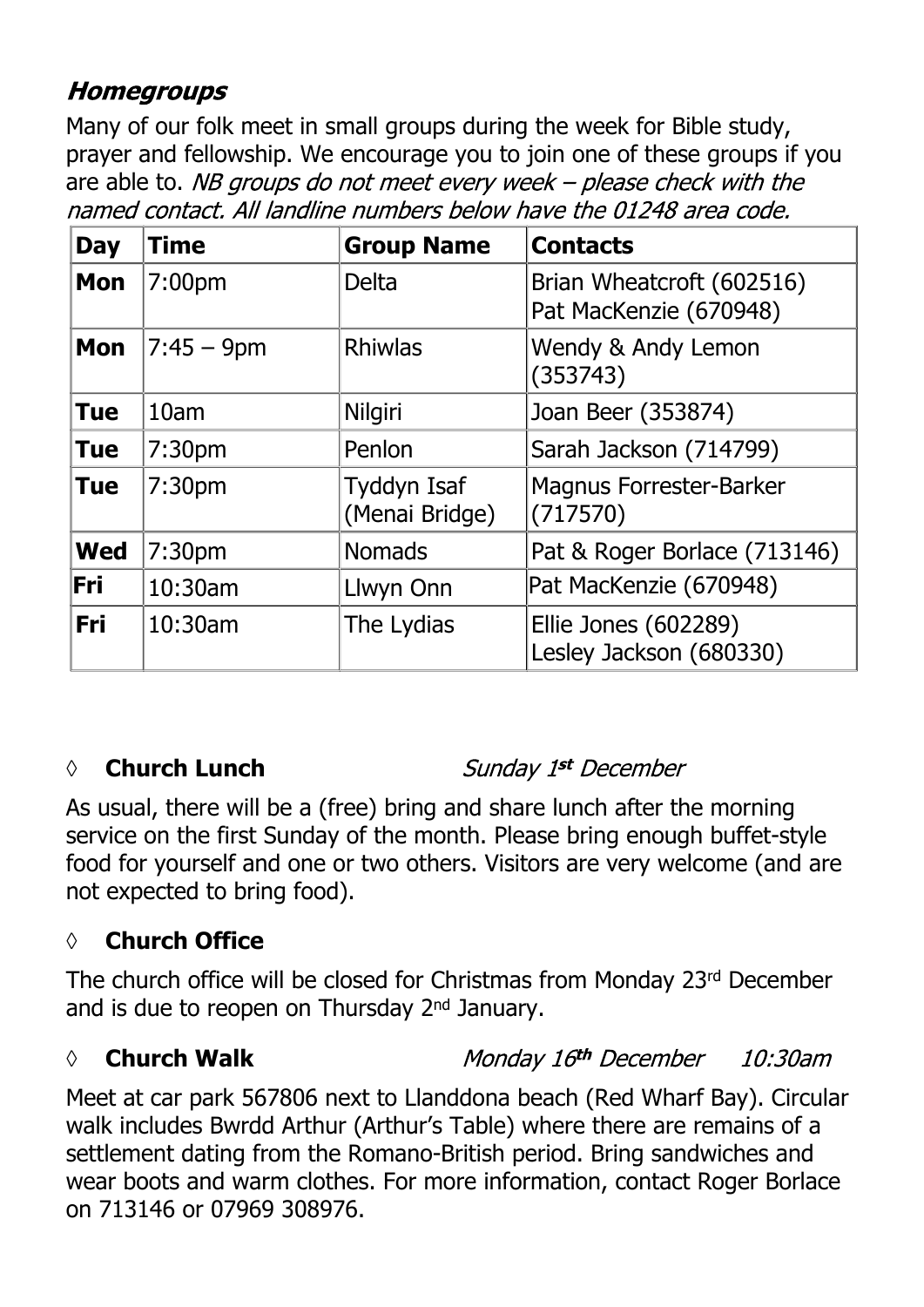## **◊ Election Hustings**

Cytûn are hoping to hold hustings with the candidates from the Arfon constituency in preparation for the general election. These will be chaired by Bishop Andy and are likely to take place in Neuadd Penrhyn on either Sunday 8th or Monday 9th December. Details are yet to be confirmed, so please check our website news page or contact the church office if you would like to be informed when more is known.

## **◊ Interim Moderator**

During our current pastoral vacancy, Revd. John Thompson, the Minister of Llanelwy Community Church, is serving as our Moderator. In addition to chairing members' and deacons' meetings, John will be preaching at Penrallt roughly once a month and will be in the office at times during the week. The day and time will vary, so please contact John (moderator@penrallt.org, 07931 150697) or Magnus (office@penrallt.org, 01248 353355) in advance if you would like to arrange a meeting. Please avoid contacting John on Saturdays, except in case of serious emergency, as this is his day off.

#### Wednesday 11th December *◊* **Monthly Prayer Meeting** 7:30*pm*

Our monthly mid-week prayer meetings, for the whole congregation, usually take place in the chapel and last about an hour. The next meeting after this one will be on Thursday 16th January.

There is also a men's prayer meeting on the first Wednesday morning of the month, at 10:30am in the Twrgwyn Room and lasting about an hour, usually followed by coffee at a local hostelry. This month it will be on Wednesday 4th December.

## **◊ Pastoral Help**

If you have issues of concern about your own or someone else's welfare, please contact a member of the Pastoral Care team: Adrienne Ferrada; Magnus Forrester-Barker (07890 109645 – or contact at the church office on 01248 353355); Gwen Hicks (353648); Geoff Moore (410582); Roshni Verghese (07967 320048).

## **◊ Pray for Penrallt Every Day**

We believe in prayer and encourage people to pray. You can send prayer request to our electronic diary via office@penrallt.org (there are also prayer cards in the church porch that you can fill in). Better still, you can receive the prayer diary straight to your inbox every Monday (or occasionally later in the week) by emailing the office now and requesting to be put on the list.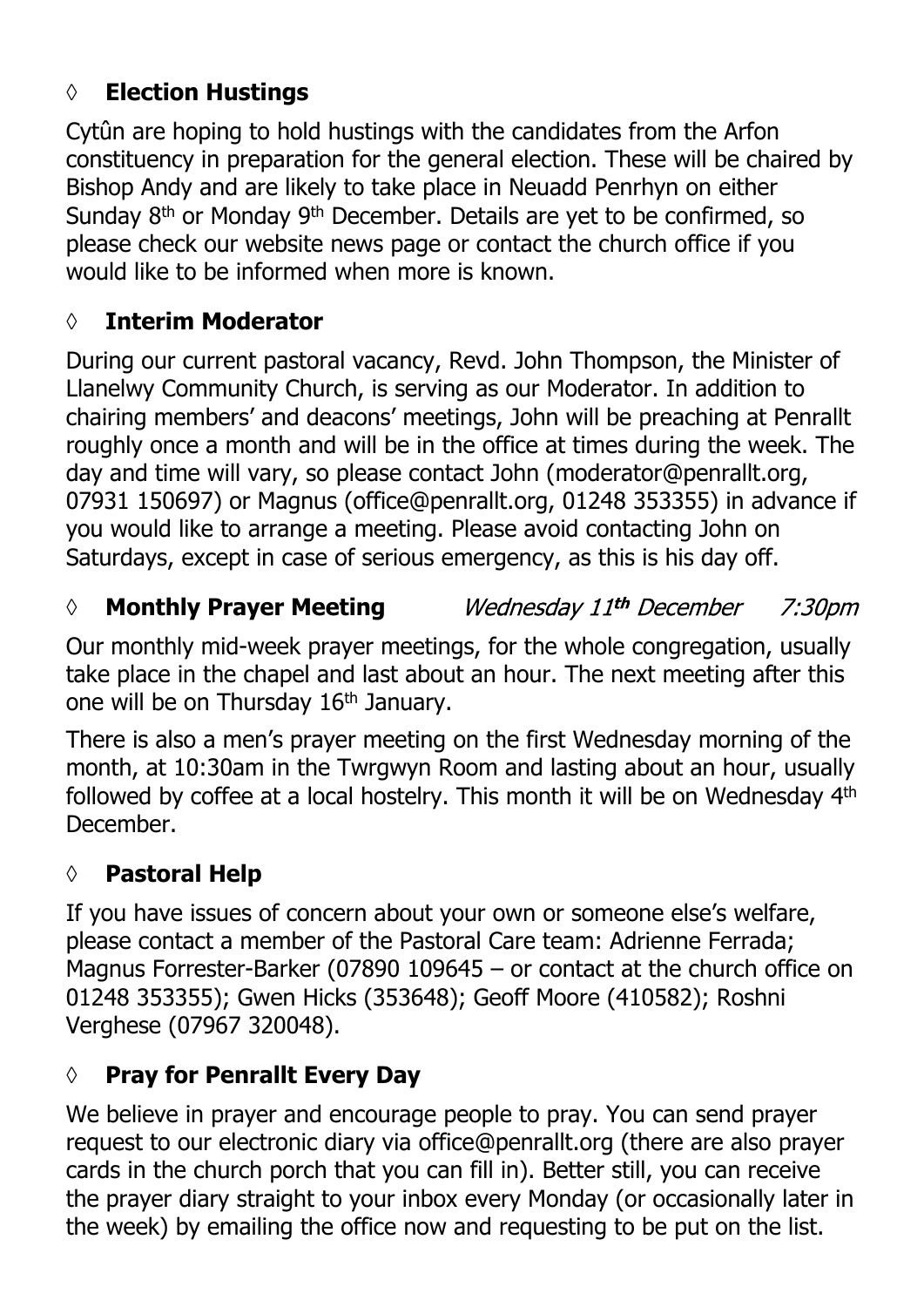For more immediate and interactive sharing of prayers, search on Facebook for Penrallt Prayer Point and send a request to join our group.

#### **◊ Rough Sleepers**

We do not recommend giving money directly to the rough sleepers in Upper Bangor. You will find labelled envelopes in the porch for a gift that will buy meal vouchers which are distributed to the homeless by the Cathedral; this certainly would be a more meaningful form of help.

#### *◊* **Sunday Afternoon Services**

Sunday 8<sup>th</sup> December 2:15pm

On the first Sunday afternoon of the month we usually take a short service at the Haulfre residential home in Llangoed (near Beaumaris). The service starts at 2:15pm and lasts roughly half an hour. This month we are going a week later than usual and will be singing Christmas carols.

*Focus on…*



## **Serving the young people of Anglesey**

**Gobaith Môn**

Hi all, it's Amy here. There have been many exciting things happening with Gobaith Môn. Keren and I have been seeing God open new doors for us and we have appointed a new worker called Ellis. We have also had the privilege of working with Jenny Willis and Kirsty Williams who have been involved in clubs and lessons with us.

#### **Schools**

• Breakfast Club (Holyhead High) – We have continued baking 250 muffins every Tuesday for the breakfast club and other students at break.

• Assembly (Holyhead and Ysgol Syr Thomas Jones) – We do weekly assemblies in Holyhead with year 7,8,9 and 10 and whole school assemblies in Amlwch regularly. In these we look at various topics from a Christian perspective.



• PSE Lessons (Ysgol Uwchradd Bodedern, Ysgol Syr Thomas Jones and Holyhead High) – We have taught about Morality and Resilience.